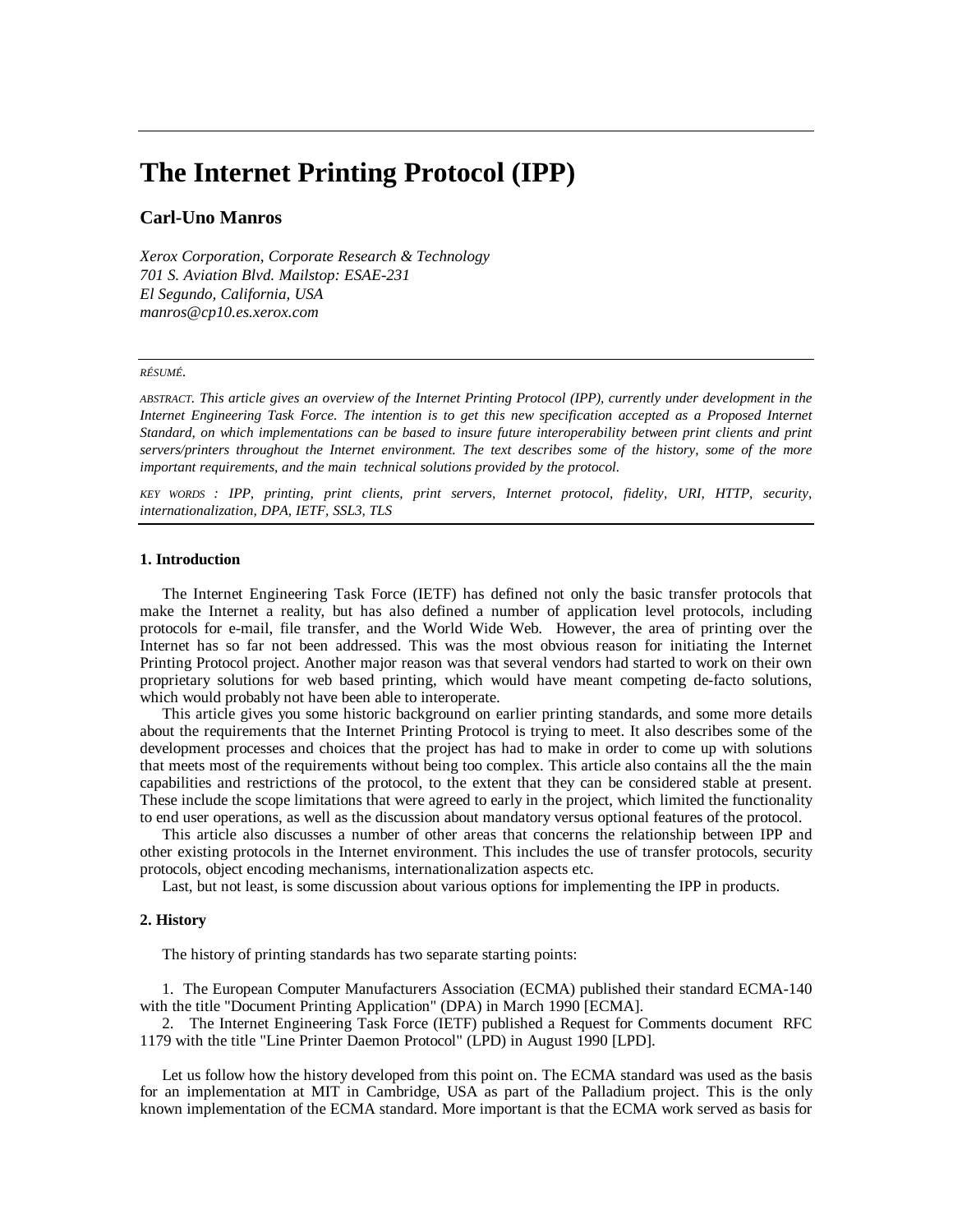follow-on work in ISO/IEC, which published the first two parts of the "Document Printing Application" (DPA) as standard ISO/IEC 10175 in 1996 [ISO 10175]. DPA was based on the OSI stack of protocols, which by the time the standard was published was not considered worthwhile any more. However, a handful of independent implementations were made by major vendors, using the model and semantics in part 1 of ISO/IEC 10175, but each basing it on some other more popular proprietary protocol stack, which meant that there was little or no interoperability between implementations. As a parallel activity to the ISO/IEC standard development, the Institute of Electrical and Electronics Engineers (IEEE) published an interface specification called "POSIX System Administration - Part 4: Printing Interfaces" in 1994 [POSIX]. This also included administrative features, which were fed back to the ISO/IEC group working on part 3 of the ISO/IEC 10175 standard.

Let us see what happened to RFC 1179. It turns out that this document was really just trying to capture the printing functionality in existing Unix systems at the time. As such, the document had the status of an informational document and never entered the IETF "standards track". Even so, the document formed the basis for many implementations by many vendors. The problem though, was that the scope of RFC 1179 was fairly limited and written for an environment of line printers and mostly unstructured streams of ASCII text. As the printer technology moved on to using cut sheets and page description languages (PDLs), there were no extensions defined for RFC 1179, and each vendor therefore started inventing their own extensions up to the point where today the concept of RFC 1179 as a "standard" is highly inaccurate.

And now finally, the birth of IPP. The initiative to the IPP was taken in a vendor-dominated, but fully open consortium called the Printer Working Group (PWG). Members of this group had previously been the promoters and main contributors to the "Printer MIB", a Management Information Base (MIB) [PRI MIB] for print devices using the Simple Network Management Protocol (SNMP) [SNMP]. After some initial work in the PWG, the concept of IPP was launched in a "Birds-of-a-Feather" session in the December 1996 meeting of the IETF, and chartered as an official working group of the IETF in March 1997. Due to earlier involvement in both the ECMA and ISO/IEC printing standards groups, as well as some experience from other areas in the IETF, I was chosen as one of the IETF working group chairs, with Steve Zilles from Adobe Systems as the other chair person. After initial discussions, it was found that much of the model and semantics defined by ISO/IEC 10175 could serve as input to the new project, but it was also decided to provide a mapping between IPP and RFC 1179 as part of the IPP project.

The IPP project is working along the guidelines used for all projects in the IETF, which means that all important discussions and decisions have to be made over the IETF e-mail list for the project. However, the PWG is providing additional opportunities for the more active participants in the form of weekly phone conferences and one to two day face-to-face meetings in the USA about every 6 weeks. The latter has made the project somewhat suspicious from an international point of view, but looking at the fact that most of the major printer and print server vendors are either based in the USA or has subsidiaries there, which is the case for all the major Japanese vendors, it is has turned out to be less of a problem in reality. Special efforts have been made to encourage European vendors to participate as well, but so far with limited success. The average time for an IETF protocol project to complete is about two and a half years, the IPP project hopes to do it in less than half that time. Some 30 experts from about 20 different companies or organizations are currently actively participating in the IPP specification work, with many more observers and sporadic participants in the wings.

## **3. Requirements**

There are a number of requirements from different sources and of different kinds that IPP is trying to meet. It was clear that the sum of all possible requirements was considered too much to cover in a first version of the standard, and an early decision was to try to cover 80% of the problem, without being too exact about how the 80% was measured and what would go into the 80% versus the 20% bucket. Let me try to group the requirements into current and future printing requirements, some backwards compatibility requirements, and more general Internet and IETF requirements.

## **3.1.** *Current and future printing requirements*

The functional printing requirements included the following:

- ability to find printers on the network
- ability to get a list of capabilities for a particular printer
- ability to send a print job to a selected printer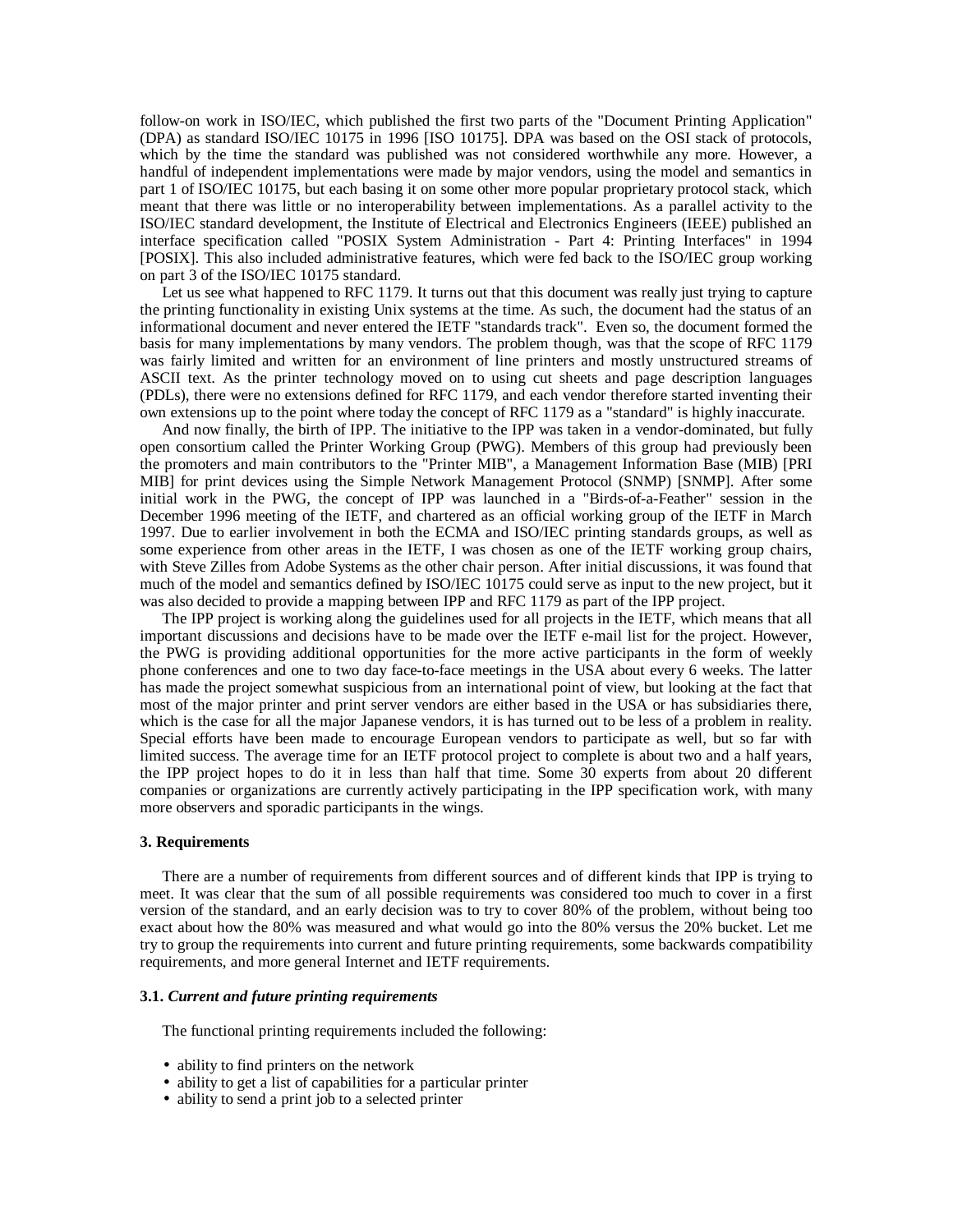- ability to use modern PDLs
- ability to override PDL instructions with external instructions
- ability to start printing a job before all document data has been transferred
- ability to include several documents in a print job
- ability to instruct the printer to retrieve the document to be printed
- ability to check up on progress of a particular print job
- ability to cancel a previously submitted print job
- ability to get a notification from the printer in case of problems with a job
- the protocol should support both printer and print server configurations
- sufficient security for printing over the Internet
- fit in with modern Internet concepts, such as web browsing

A number of other requirements, in particular for special administrator and operator functions, printer installation, print driver installation, etc. were also discussed, but the agreement was to consider most of them as part of the 20% bucket, and leave them for possible inclusion in future versions of IPP. The most important outcome of this is that version 1.0 of IPP is limited to normal end user functionality, and that IPP, generally speaking, will provide more functionality than RFC 1179 and less than ISO/IEC 10175.

## **3.2.** *Backwards compatibility requirements*

There were also a number of backwards compatibility requirements:

- enable gateways to be built to existing DPA implementations
- enable gateways to be built to existing LPD implementations
- enable gateways to be built from existing LPD implementations
- enable use of existing interfaces to print drivers
- use of existing PDL formats
- alignment with the Printer MIB specification
- alignment with an emerging Job Monitoring MIB specification [JOB MIB]

## **3.3.** *General Internet and IETF requirements*

There were also a number of more generic Internet and IETF requirements, some of which were quite recent:

- use of the current Internet protocol stack, in particular TCP/IP
- evaluate the use of MIME types [MIME]
- include use of Internet security services as part of the IPP specification
- include support for internationalization of text strings etc.
- generally never reinvent the wheel if there are existing IETF solutions

## **3.4.** *More details on the IPP requirements*

For more details about the IPP requirements, please refer to the document "Requirements for an Internet printing protocol" [IPP REQ].

## **4. IPP solutions**

Let us now look at what solutions IPP provides to answer the requirements.

## **4.1.** *Overall model and semantics components*

The overall model for IPP is the client/server paradigm, where the client usually resides in a PC or workstation, and the server is either embedded in a printer device or resides in a separate print server machine. Hence, the use of the words client and server in this article should be viewed as software entities, which can reside in different hardware environments. The client sends requests to the server, which then answers with responses. In IPP, the client always initiates the communication with the server.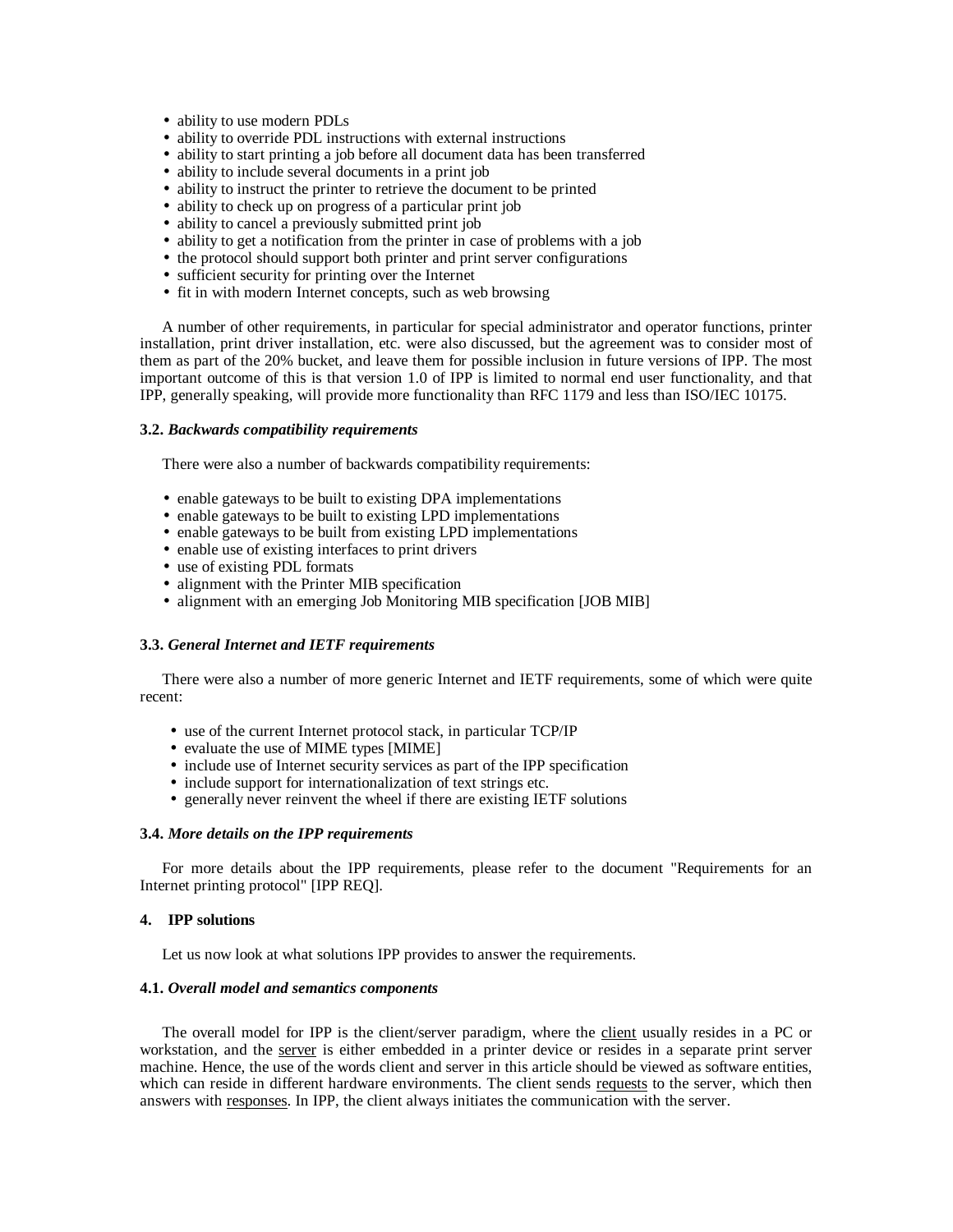The server, referred to as the "Printer" in the IPP specifications, contains two major types of objects, printers and jobs. Associated with the printer object are a number of attributes, which describe the different capabilities of that particular printer. The printer object also stores default values that are used if nothing is specified by the client. The printer object additionally contains status information that can be requested by the client. Similarly, each job object has a number of associated attributes, which describe client specified processing instructions for that job, as well as status information about how the job is progressing.

In addition to the attribute types described above, there are additional attributes called operation attributes, which are used in a request, but are typically not stored in a printer or job object.

The IPP needs to be able to identify printer objects and job objects uniquely throughout the Internet. It turns out that the already defined Universal Resource Identifier scheme (URI) [URI] serves this purpose very well for IPP. URIs are a superset of the more commonly known Uniform Resource Locator scheme (URL) [URL], which is used to identify web pages on the World Wide Web. The IPP now uses URIs for the following functions:

- to uniquely locate an IPP printer object on the network
- to uniquely locate an IPP job object on the network
- to provide address information for HTML [HTML] pages for printer descriptions and print driver download
- to uniquely locate a referenced document to be printed (more about this later)
- to provide addresses for delivery of asynchronous notifications

## **4.2***. Operations*

There are a number of operations associated with each of the main objects. The operations fall into two categories, mandatory operations and optional operations. Mandatory operations must be supported by all IPP servers, while the optional operations may or may not be available in a particular instance of an IPP server.

## 4.2.1. *Mandatory operations*

The mandatory operations for an IPP printer object are:

• Get-Attributes, which is used to find out about the printer's capability and state. It is also used to find out about which optional operations the printer supports.

• Print-Job, which is the operation normally used to submit a simple print job including one document. A job URI is returned.

• Validate-Job, which can be used to verify a set of job attributes, if such a job would be submitted. Similar to Print-Job, but with no document data included.

• Get-Jobs, which is used to find out about a printer's job queue.

The mandatory operations for an IPP job object are:

• Get-Attributes, which is used to recall the attributes associated with the job, and to find out about the job's state.

• Cancel-Job, which is used to cancel a job that users have changed their mind about.

Note that there is no change or modify operation, which means that if a user wants to change any of the originally specified job attributes, the job has to be canceled and resubmitted.

## 4.2.2. *Optional operations*

The optional operations covers two areas that were not considered necessary for every printer, but would be useful for more powerful printers and print servers. One is the ability to allow for several documents in a job, the other is to allow for documents to be printed using a reference instead of sending the actual document with the print request. The latter allows a user to include one or several references to documents in a print request and have the printer download these documents before printing them, thereby off-loading the user to first retrieve the documents and then send them again.

The optional operations for an IPP printer object are: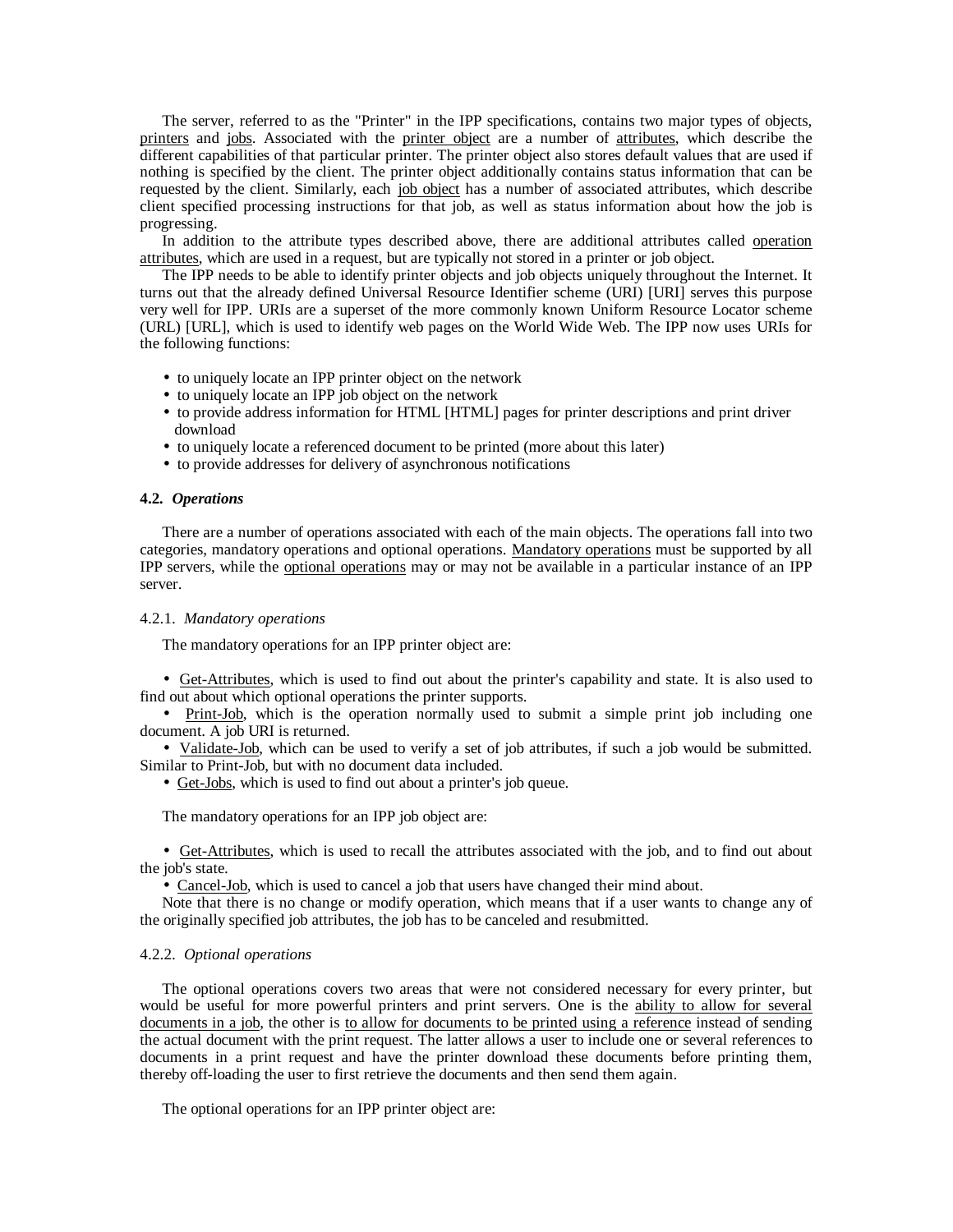• Create-Job, which validates the job attributes and establishes a job object in the printer. No document is attached. A job URI is returned.

• Print-URI, which is similar to a Print-Job operation, but includes the reference to one document rather than the document itself.

The optional operations for an IPP job object are:

• Send-Document, which adds one document to an existing job that was created with the Create-Job operation. Several documents can be added to a job, but a separate Send-Document operaration is needed for each document.

• Send-URI, similar to Send-Document, but adds one document reference to an existing job. A separate operation is needed for each added document reference. Both documents and document references can be added to the same job.

For more information about the IPP operations, see [IPP MOD].

## *4.3. IPP functionality provided by other protocols*

If you start comparing the list of IPP operations with the list of requirements, you will see that a number of requirements are not actually met by the IPP protocol itself. However, most of the "missing" functionality can be provided by existing Internet protocols in an actual IPP implementation. The list of functions provided in some other way are discussed below.

#### 4.3.1. *Printer location*

There are several ways that the location of printers on the Internet can be provided.

• By putting the printer information in a network directory. An appendix of the IPP Model and Semantics document [IPP MOD] defines a generic directory schema for printer attributes that are suitable for inclusion in a directory. The Lightweight Directory Access Protocol [LDAP] is the most likely directory protocol for actual implementation of this, but other alternatives, including proprietary directory solutions, can also be used.

- By including your printer URIs on your organization's web pages.
- By putting your printer URI on your business card.

## 4.3.2. *Printer description*

Although the IPP printer object includes a number of capability descriptions for the printer, there may always be more information that you might want to know about a printer than can be described in the IPP standard printer attributes. For this purpose, a printer attribute has been defined which points the user to a web page with additional information. This web page can contain all the information that a user might want to know, such as detailed descriptions of the printer functions, a rotating 3D model of the printer, a complete on-line manual, and a map describing the printer location within a building. As all this can be provided with existing web technology, there was no need to try to duplicate this in the IPP.

#### 4.3.3. *Print driver installation*

If you want to use a "new" printer somewhere out on the Internet, you probably do not have the right print driver so you need a way to find and download the right driver. Although IPP does not have an operation for this, a printer attribute is defined with a URL for a web page, from which you can download a driver. The Get-Attributes operation of IPP would be used to get the driver location URL.

#### 4.3.4. *Downloading referenced document to the server*

The IPP operations Print-URI and Send-URI send references to the IPP server about documents to be printed, but there are no defined IPP operations for actually downloading the documents from the repositories where they are stored. The reference URIs actually include the Internet protocol to be used for the download. Current thinking in the IPP project is to mandate that the server support the File Transfer Protocol (FTP) [FTP], and optionally to support other protocols such as the Hypertext Transfer Protocol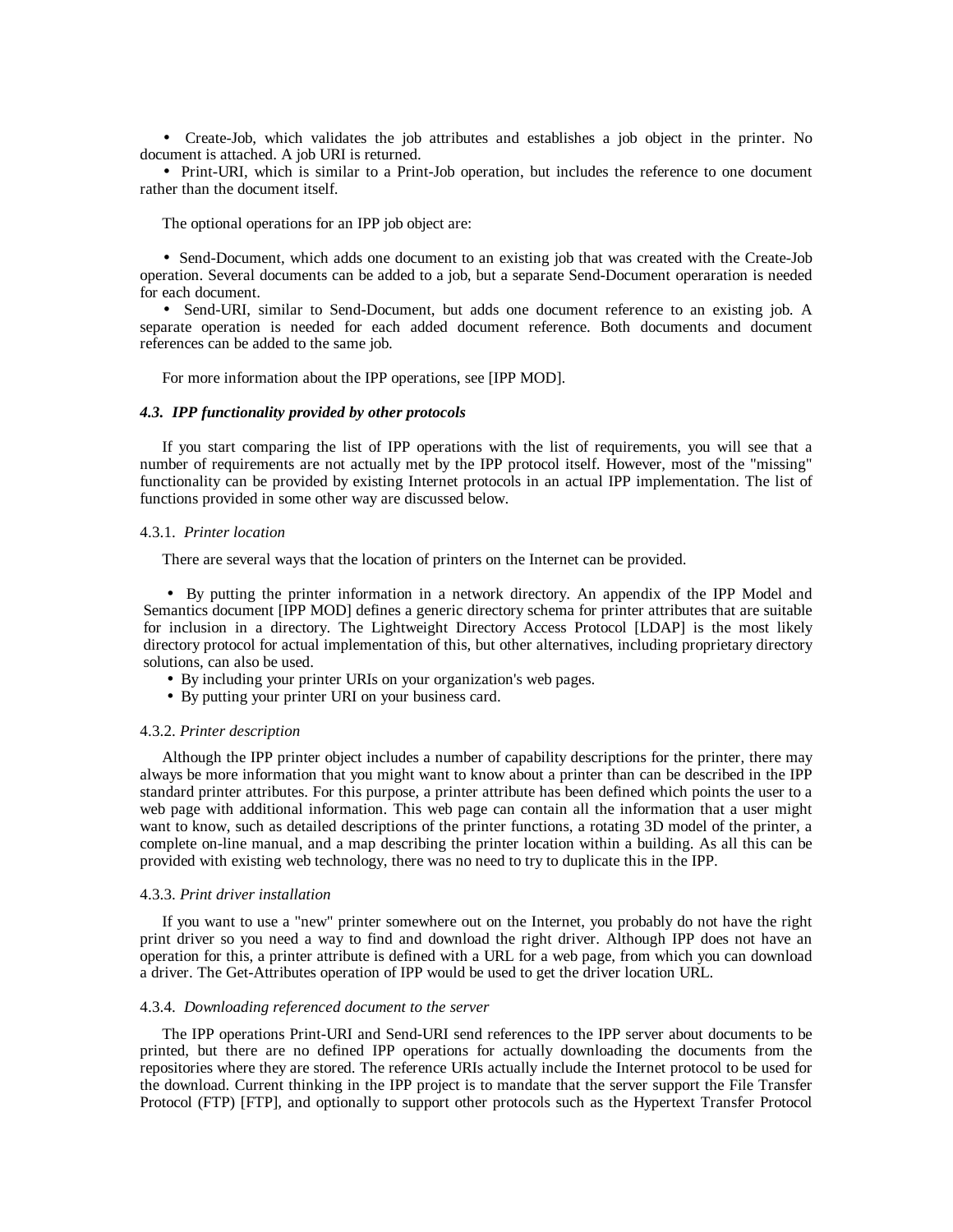(HTTP) [HTTP 1]. Due to limitations in current Internet security solutions, downloads can only be performed for documents that do not require special passwords, such as those accessible by anonymous FTP.

## **4.4.** *More about IPP attributes*

IPP attributes have been mentioned earlier, but let us take a closer look at the different kind of attributes and give some examples to illustrate some of the more important features of the IPP. Attributes are identified by an attribute name (often called type in other standards). Some attributes can only contain one value (single value), while other attributes may have a sequence of values (multi-value) associated with the attribute name.

## 4.4.1. *Job template attributes*

The job template attributes describe aspects of how the features of the printer are used to print and finish the document and how to communicate with the user using asynchronous notifications. Most of the job template attributes can appear in three different forms, with slightly different semantics:

- 1.In a print job request submitted by the user
- 2.Printer supported attributes and values
- 3.Printer default attribute values

A common feature of the job template attributes is that they can be defaulted by the IPP server, which means that there is no need for a user to specify any of the attributes in a print request, provided that the user is happy with the predefined defaults.

IPP assumes some override rules if a specific printer function is requested both in a print request as well as in the document PDL format. For example, a Postscript file can contain instructions about doublesided printing and the number of copies to be printed. Today it is fairly uncommon that printers can actually override the PDL content, but the trend to put up more and more public documents on the Internet will increase the demand for this kind of capabilities in future printers, which is why this feature was considered important to include in the IPP architecture. Here are the current rules for overriding:

What a user specifies as attributes in a print request should override any corresponding parameters in the document PDL. There is a printer description attribute, which informs the user whether the printer can actually perform PDL overrides. What is in the document PDL should be used over any printer default values that have been set by the administrator of the printer. Printer default values are only used as a last resort if neither the user nor the PDL has specified anything for a function that the printer needs specification for. As a very last resort the print device may also have some built-in defaults, if there are no administrator defined defaults.

Let me now give some examples to illustrate which kind of information is found in the different sets of job template attributes:

User requested print job attribute values: copies, document format, finishings, media, notify addresses, notify events, number up, print quality, sides, user human language.

Printer supported attribute values: copies/collated copies, document formats, finishings, media ready/media supported, notify addresses supported, notify events, number up, print qualities supported, sides, user human languages.

Note that most attributes in this set are multi-value, while the client supplied attributes are typically single value.

Printer default attribute values: copies, document format, finishing, media notify events, number up, print quality, sides, user human language.

## 4.4.2. *Job description attributes*

 Job description attributes is a set of attributes which provide information that has nothing to do with the actual printing or finishing of the print job and which, unlike the job template attributes, cannot be defaulted by the IPP server.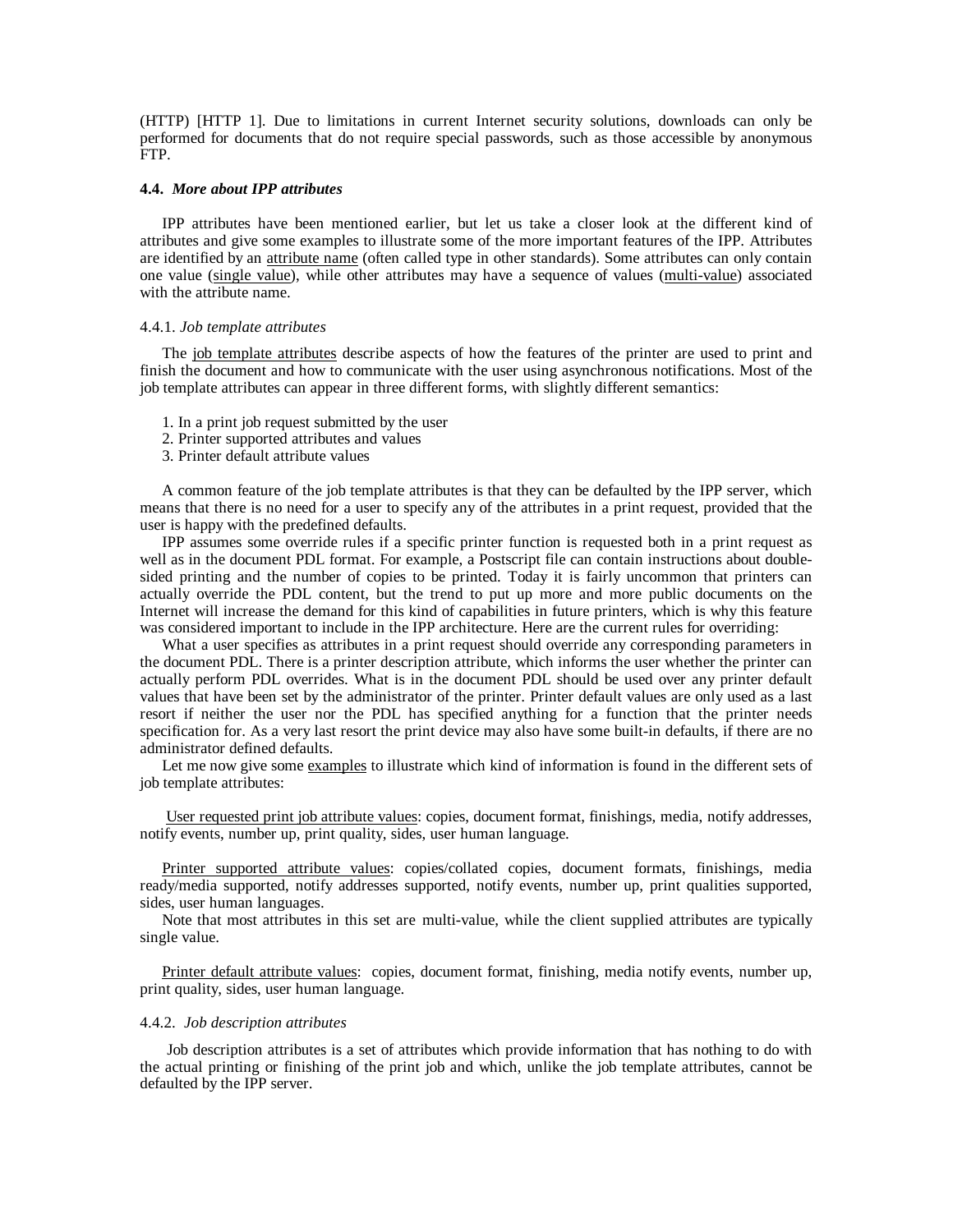Examples of job description attributes are: job ID, job more info, job name, job originating user, job state, job state reasons, job URI.

It was earlier mentioned that print jobs were uniquely identified by their job URI. For backwards compatibility with existing print APIs in workstations, an alternative way to uniquely identify a job is to use a combination of the printer URI and the job ID attribute, and to direct the network request, e.g. for job status, to the printer object URI instead of the job object URI.

## 4.4.3. *Printer description attributes*

The printer description attributes describe the static capabilities of the printer as well as the printer state.

Examples of printer description attributes are: color supported, PDL override, printer info, printer location, printer language supported, printer name, printer state, printer state reasons, printer URI, security mechanisms supported.

## 4.4.4. *Operation attributes and the fidelity attribute*

Operation attributes are temporary attributes, usually not stored in an IPP object.

One particularly important operation attribute is the "fidelity" attribute. This attribute acts as a higher level attribute that influences the processing of most of the other attributes in a job request. This user submitted attribute, which has also been known as the "best effort" attribute, signal whether or not a user is prepared to accept substitutions if user specified attributes or attribute values are not supported. An attribute value stating that absolute fidelity is not required means that the IPP server will try to make every effort to get the document printed. This might include the use of auto-sensing to try to determine the document format, if that was unknown to the user. If full fidelity was requested however, then the IPP server will refuse to accept the print job if it cannot guarantee full fidelity.

## **4.5.** *Attribute syntax and types for extensibility*

The IPP attributes are described using a simple ASCII oriented syntax called Augmented Backus-Naur Form (ABNF) [ABNF], a slightly updated version of the syntax used a decade and a half ago to define the Internet e-mail format in RFC 822 [822].

The IPP project has tried to make sure that the protocol is easily extendible, so that a revision of the standard will not be necessary for every new attribute that needs to get added to meet the continuing addition of new features in printers.

To meet this requirement, four attribute types have been defined:

Type 1 - attributes that are in the IPP standard set

Type 2 - attributes that get registered by the PWG and IANA

Type 3 - attributes registered by IANA by a vendor

Type 4 - customer installation defined attributes

IANA stands for the Internet Assigned Numbers Authority and keeps a number of lists related to Internet standards for which extensible sets have been defined. Types 1, 2 and 3 will be easily found by all implementers, only type 4 attributes are limited to an individual customer installation. Vendors should always register any extensions as type 2 or 3 with IANA.

For more information about the IPP attributes, see [IPP MOD].

## **4.6. IPP security**

A more recent IETF requirement is that all new Internet protocols have to identify needs for security and include descriptions on how to use existing security services. IPP was one of the first projects to get hit with this requirement and considerable time and effort was spent on analyzing what was needed and what was really available. Defining the IPP security needs was not too difficult, but to find security solutions that were both approved by the IETF and realized in products turned out to be an almost impossible task.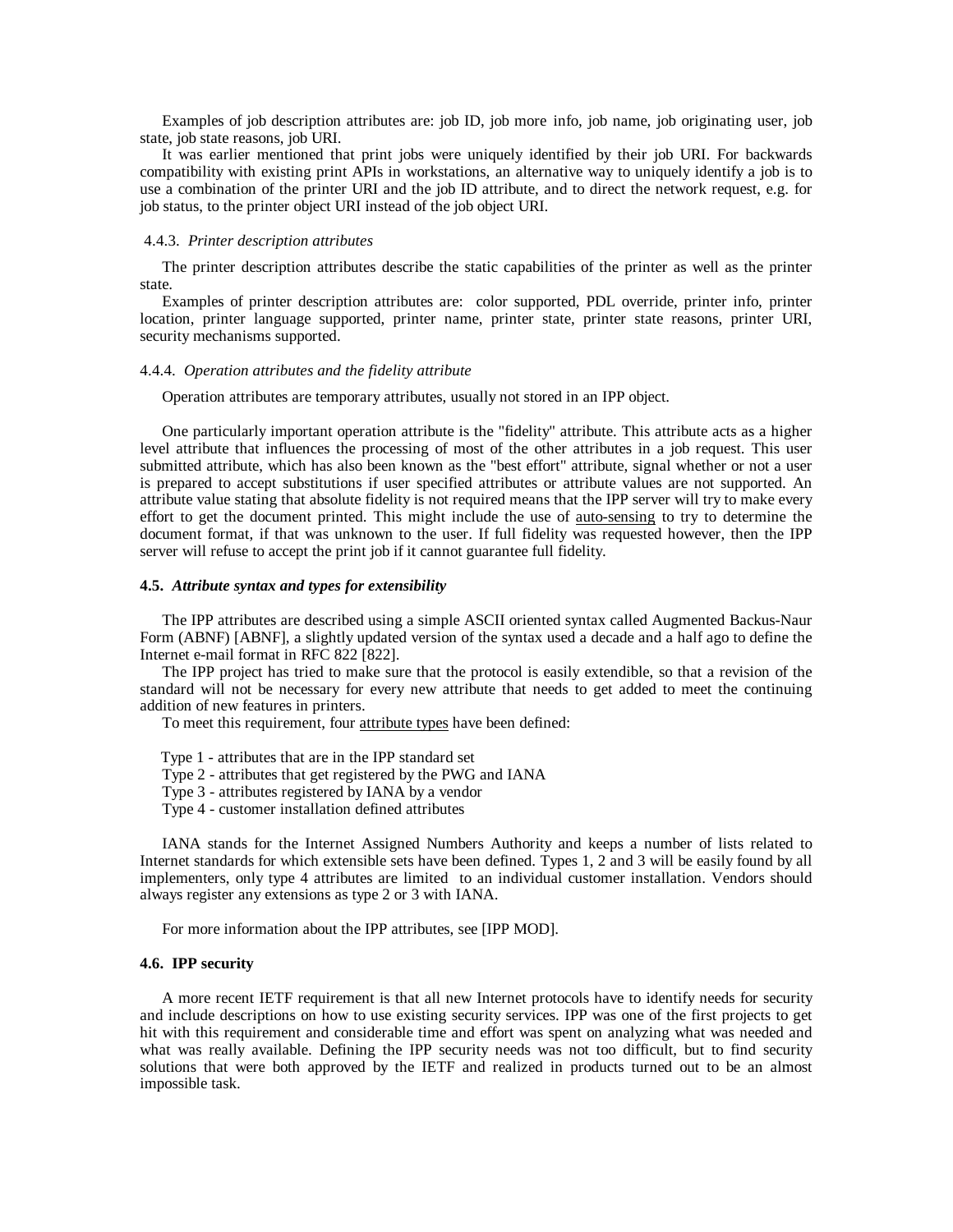## 4.6.1. *IPP security threats*

Before presenting the solutions, let us take a look at some of the security threats.

Printer spamming was considered one of the most obvious threats, which would probably take the form that somebody sends you massive documents for printing, resulting in "denial of service" to other users wanting to use the printer. Another side effect is that costly media might be used up for no purpose.

Other threats include unauthorized usage of a printer or certain features of a printer, by bypassing authentication and authorization controls using false identity or credentials.

There is also the risk that an IPP server might masquerade as belonging to a different organization or location than by providing a false identity.

Finally, the document content might contain private or confidential information which could be intercepted and read, modified or made to disappear.

## 4.6.2. *IPP needs for security services*

The generic security services needed to meet the threats above are:

- Authentication of the IPP client (user)
- Authentication of the IPP server (printer)
- Mutual authentication of client and server
- Encryption of request and document information

Note that authorization (access control) is considered an IPP server responsibility, based on the authentication service.

#### 4.6.3. *IPP security solutions*

As indicated earlier, to actually find finalized and implemented Internet security solutions turned out to be difficult. A number of security project have been ongoing in the IETF for many years, but either the specifications were not yet approved, or there were not enough implementations generally available to satisfy our requirement for immediate implementation of IPP in a greater scale. The recommended solution in current drafts are:

• All IPP clients and serves must support the security features described in RFC 2068 [HTTP 1] and RFC 2069 [HTTP 2]. This covers the need for client authentication.

• The remaining security services are expected to be provided by the Transport Layer Security (TLS) [TLS] services, which is still under development in the IETF. As an intermediate solution, implementers are advised to use the Netscape defined Secure Socket Layer (SSL3) [SSL3] services. TLS will offer SSL3 as one of the more important options, but will also include additional negotiation mechanisms.

For more information about IPP security, see the [IPP MOD] and [IPP PRO] documents.

## **4.7.** *IPP internationalization features*

Another, even more recent IETF requirement, is for all new Internet protocol to support multiple human languages and corresponding encoding schemes. At the time of writing, the IPP project is still struggling with the exact solution to this requirement, but the following can be said about the current status.

The user can find out from the IPP server, which languages are supported. It might for example support English, French, and Spanish. The user can then specify when sending a print requests or attribute request that he/she wants to get for example French back. The IPP server will then return all responses in the requested language. This multi-language capability is dependent on what the server actually implements and is limited to text strings. User interface texts for other values, such as standard error messages and state values, will need to be supported in the IPP client.

The final IPP specification is expected to require that international character sets such as Unicode, a subset of ISO/IEC 10646 [ISO10646], using international encoding schemes such as UTF-8 [UTF-8], be supported by all IPP clients and servers.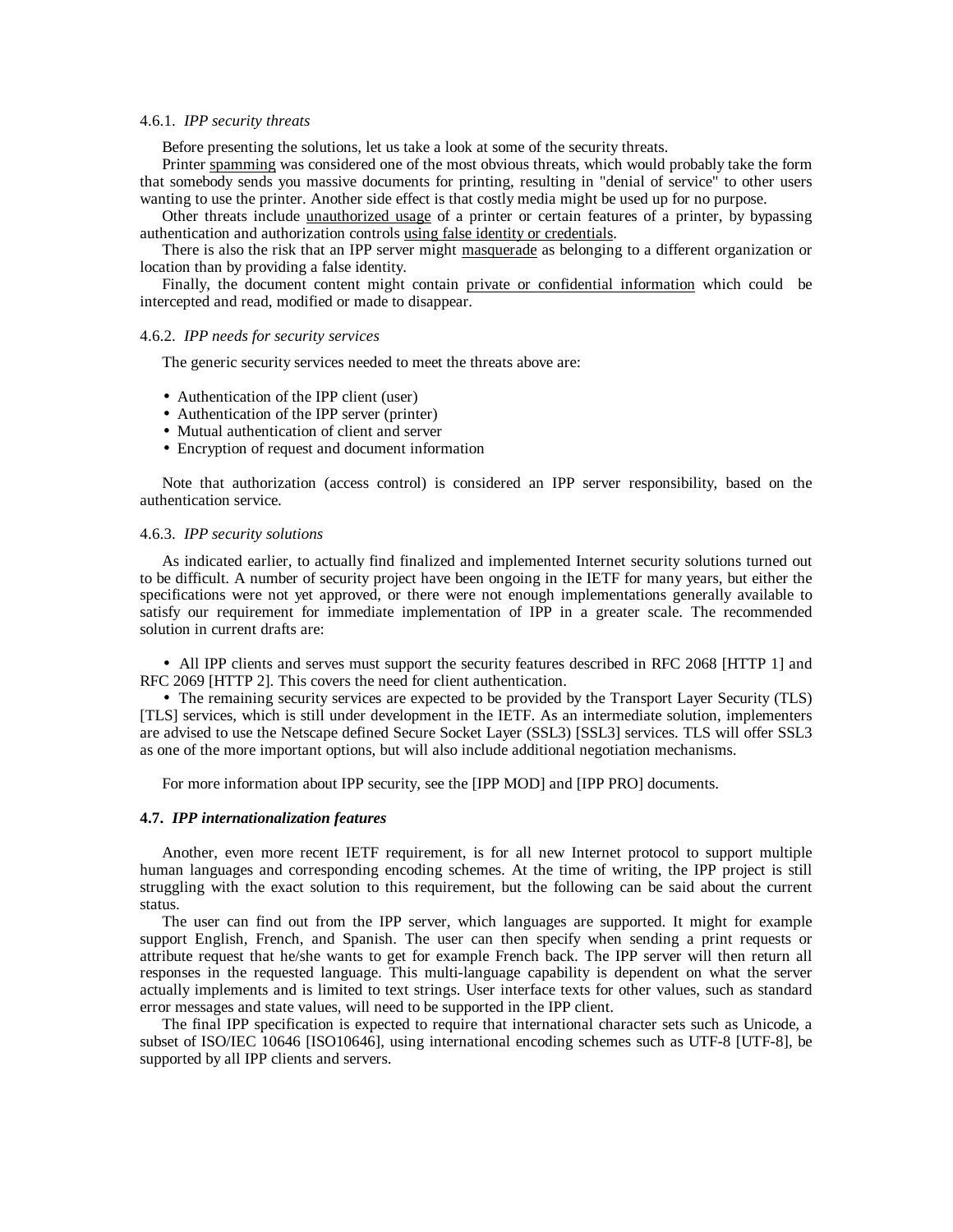## **4.8. IPP protocol specification**

The protocol specification for IPP has been another highly debated subject during the project development. Considering that IPP is a client/server type protocol, the first inclination was to use one of several possible Remote Procedure Call (RPC) mechanism defined for the Internet. However, over time more and more support was given to another proposal suggesting to map the IPP semantics on top of the Hypertext Transfer Protocol (HTTP), which is used by all web browsers. HTTP would offer some advantages in being available on most user's desktops and would provide a number of features that would be required for IPP anyway. Examples of the latter are the use of multiple requests/responses over one connection, and to use "chunking" for the transfer of larger documents. Another reason for using HTTP is that an increasing number of new printers will actually contain a small web server used for configuration, management, operator manuals, etc. The document "Rationale for the Structure of the Model and Protocol for the Internet Printing Protocol" [IPP RAT] gives more background to the choice of HTTP over other transfer mechanisms.

The version of HTTP that will be used for IPP is version 1.1 [HTTP 1], which is now available in the latest generation of web browsers and servers, and is the only version that is accepted by the IETF as candidate for an Internet standard. The POST method of HTTP will be used to send over the IPP requests to the server and get responses back to the client. Within the POST, the IPP request and response semantics is packaged in a newly defined MIME type called "application/ipp".

There is a lot more to learn about if you want to get all the technical details for the protocol, see [IPP PRO].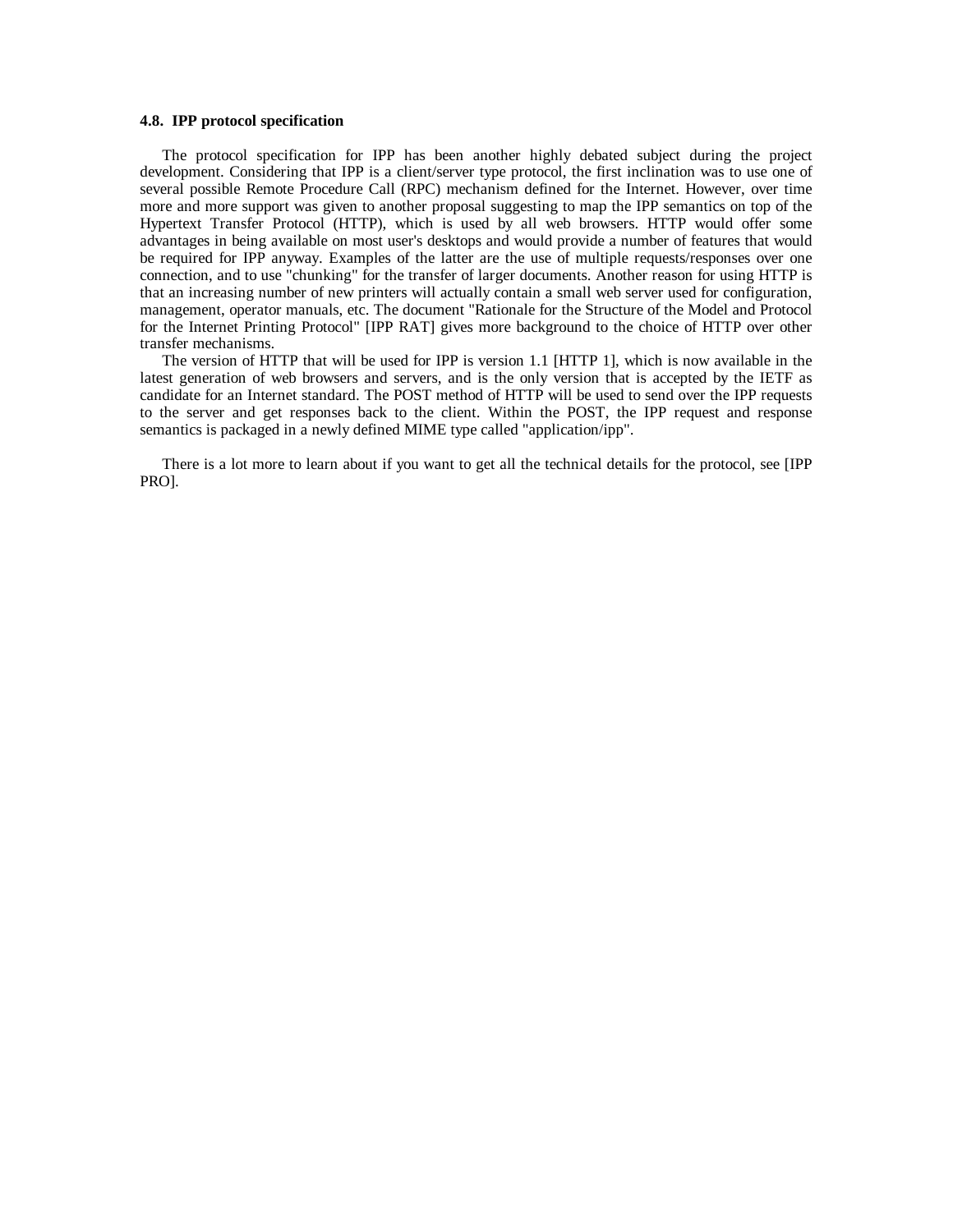## **5. Some examples of possible IPP implementations**

IPP has been designed to fit a number of different environments, from small office work group printers up to high volume print shop printers, as well as for print servers that might front end for a number of different print devices.

## **5.1** *Different configurations*

The figure below shows the simplest form of configuration with one client and one server, built into the print device.



The next configuration shows a case where a separate print server is used between the IPP client and the print device. Note that the protocol used between the IPP server and the print device is not defined. The IPP server can act as a gateway which translates the IPP requests to an earlier printing protocol that can be understood by the print device. It is also possible to use the IPP between the IPP server and the print device.

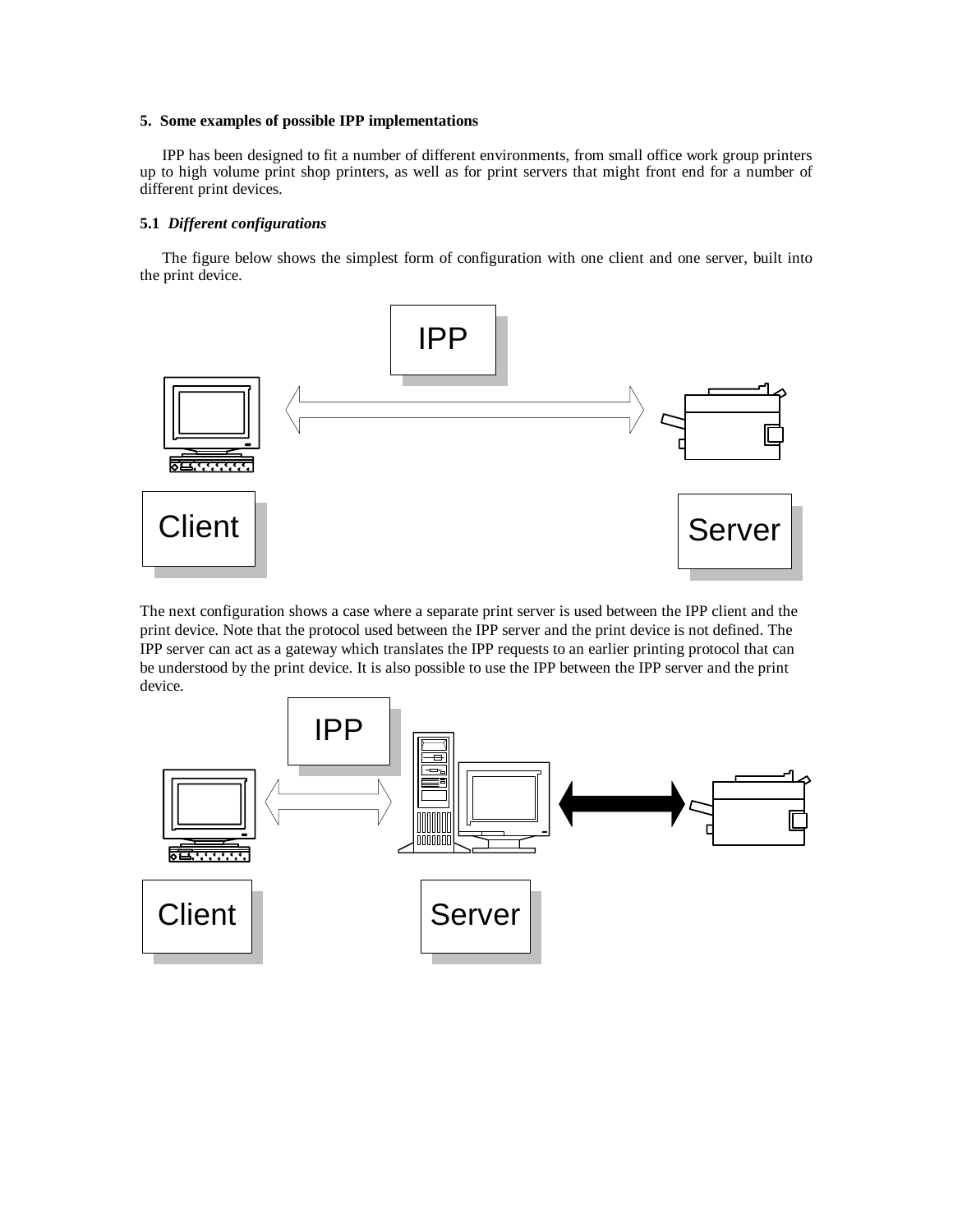The next configuration is similar to the previous one, but in this case, the IPP server is a front end for several print devices. The protocols used between the IPP server and the print devices can be the same or different for each device.

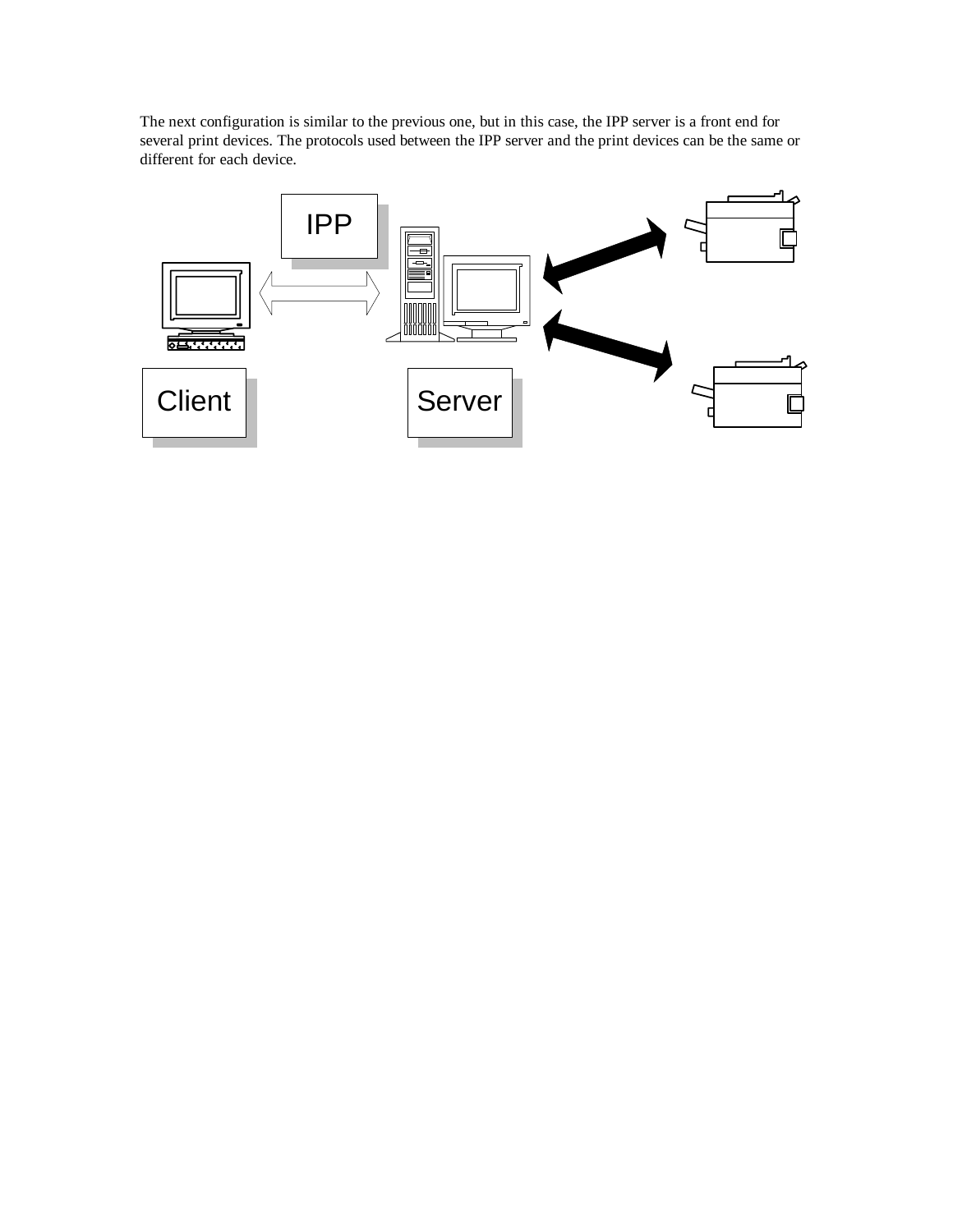The last case illustrates a print-by-reference scenario in which the IPP server has got a document reference from the IPP client and then communicates with a document repository to download the document for printing. The protocol to use for the download is included in the URI for the document and is typically the FTP or HTTP protocol.



Yet another configuration, which is not illustrated, is that several IPP servers can be used as front-ends for the same printer device. This might be useful for instance in cases where you want to use a different URI for print jobs that come from outside a company's firewall, from the URI used by people inside the firewall.

## **5.2 Different applications**

There are a number of different possible applications for using the IPP. Here are some examples:

- as replacement for a number of currently used LAN printing protocols
- as an alternative to facsimile
- as an access protocol to send print jobs to print shops
- as a way of sending documents for printing directly to a partner's printer, without having to first include them as e-mail attachments, or sending them ahead with a file transfer protocol
- as a way to distribute printed material out to shops or branches of a business chain
- as way to send printed advertising material to customers

## **6 Time table**

By now, you will probably start asking about when IPP will be ready.

The IPP working group is currently in the final phase to complete the technical specifications. The next step is to issue the two main IPP documents on Model & Semantics, and on Protocol Specification to the Internet Engineering Steering Group (IESG) with the recommendation that they get accepted as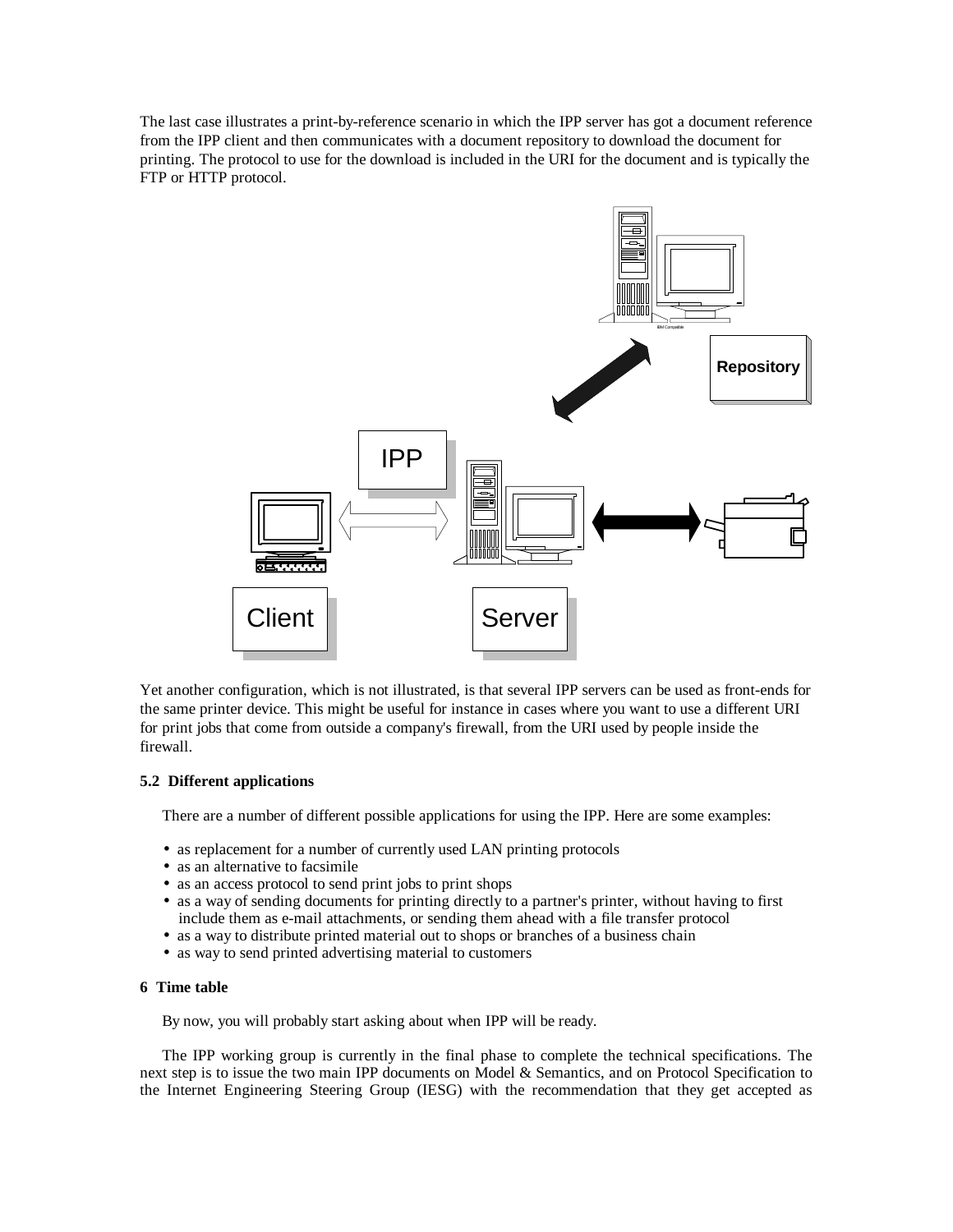Proposed Internet Standards, and published as RFC documents. The attempt is to reach this still in 1997, but it might drift in to early 1998.

A number of companies, whose experts have been involved in the IPP specification work, and possibly others, are currently running IPP prototypes as preparation for products. My expectation is that you will see the first IPP products showing up on the market in 1998 with a wider spread over the next few years. Look out for IPP clients as component in your next generation PC and workstation operating system, and an increasing number of print devices and print servers ready to "speak" IPP.

If you want to follow up on the progression of the IPP specifications, please visit the IPP web site at:

http://www.pwg.org/ipp

There you will also find URLs to many of the referenced documents for downloading over the Internet.

## **7. References**

Please note that many of the references below point to IETF documents that are temporary Internet-Drafts, which have no formal standards status and no guaranteed lifetime. If you do not find the draft listed below, look for a higher draft number or search for the title among recently published RFC documents.

| [ABNF]      | D. Crocker et al., Augmented BNF for Syntax Specifications: ABNF,                               |
|-------------|-------------------------------------------------------------------------------------------------|
|             | draft-ietf-drums-abnf-05.txt, October 1997, or later                                            |
| [ECMA]      | ECMA-140, Document Printing Application (DPA), March 1990                                       |
| [FTP]       | Postel, J. Reynolds, J., File Transfer Protocol (FTP), RFC 959, October 1985                    |
| [ISO 10175] | ISO/IEC 10175, Document Printing Application (DPA), June 1996                                   |
| [ISO 10646] | ISO/IEC 10646-1, Universal Multiple-Octet Coded Character Set (UCS) --                          |
|             | Part 1: Architecture and Basic Multilingual Plane, 1993                                         |
| [HTML]      | Berners-Lee, T., Hypertext Markup Language - 2.0, RFC 1866, November 1995                       |
| [HTTP 1]    | R Fielding, et al, <i>Hypertext Transfer Protocol - HTTP/1.1</i> , RFC 2068, January 1997       |
| [HTTP 2]    | J. Franks, et al, An Extension to HTTP: Digest Access Authentication, RFC 2069,<br>January 1997 |
| [IPP MOD]   | Isaacson, S. (editor) Internet Printing Protocol/1.0: Model and Semantics                       |
|             | draft-ietf-ipp-model-06.txt, October 1997, or later version.                                    |
| [IPP PRO]   | Herriot, R. (editor) Internet Printing Protocol/1.0: Protocol Specification                     |
|             | draft-ietf-ipp-protocol-02.txt, October 1997, or later version                                  |
| [IPP RAT]   | Zilles, S. Rationale for the Structure of the Model and Protocol for the                        |
|             | <b>Internet Printing Protocol</b>                                                               |
|             | draft-ietf-ipp-rat-01.txt, October 1997, or later version                                       |
| [IPP REQ]   | Wright, D. Requirements for an Internet Printing Protocol                                       |
|             | draft-ietf-ipp-req-01.txt, October 1997, or later version                                       |
| [JOB MIB]   | Hastings. T. et al, <i>Job Monitoring MIB</i>                                                   |
|             | draft-ietf-printmib-job-monitor-06.txt, September 1997, or later version                        |
| [LDAP]      | Kille, S. et al, Lightweight Directory Access Protocol, RFC 1177, March 1995                    |
| [LDP]       | McLaughlin, L. III, (editor), Line Printer Daemon Protocol, RFC 1179, August 1990               |
| [MIME]      | N. Freed, K. Moore, MIME Parameter Value and Encoded Word Extensions: Character                 |
|             | Sets, Languages, and Continuations, RFC 2184, August 1997                                       |
| [POSIX]     | Kirk, M. (editor), Draft - POSIX System Administration - Part 4: Printing Interfaces,           |
|             | 1387.4/D8, 1994                                                                                 |
| [PRI MIB]   | Smith, R. et al., Printer MIB, RFC 1759, March 1995                                             |
| [SMTP]      | Postel, J., Simple Mail Transfer Protocol, RC 821, August 1982                                  |
| [SNMP]      | Case, J. et al, A Simple Network Management Protocol (SNMP), RFC 1157, May 1990                 |
| [SSL3]      | Netscape, The SSL Protocol, Version 3, (Text version 3.02) November 1996                        |
| [TLS]       | Dierks, T., Allen, C., The TLS Protocol - Version 1.0,                                          |
|             | draft-ietf-tls-protocol-03.txt, May 1997, or later version                                      |
| [URL]       | Berners-Lee, T. et al., Uniform Resource Locators (URL), RFC 1738, December, 1994               |
| [URI]       | T. Berners-Lee, Universal Resource Identifiers in WWW: A Unifying Syntax for the                |
|             | Expression of Names and Addresses of Objects on the Network as used in the Word-                |